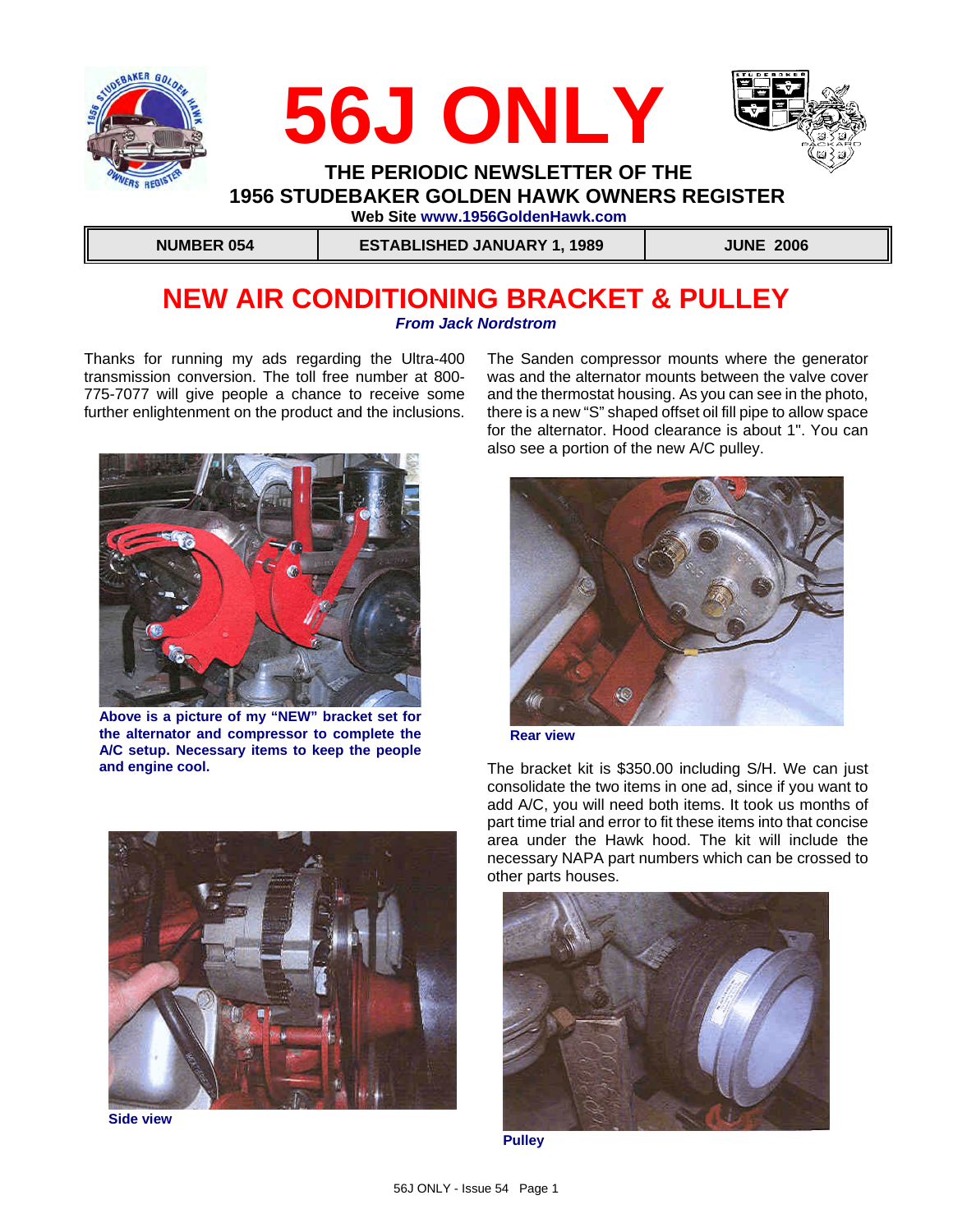

Front view with brackets and belts

The Sanden compressor from parts houses are approximately \$450.00 exchange and most people won't have an exchange core. I recommend getting the Sanden compressor and all other A/C components & parts from Vintage Air, 1-800-to-cool-u. The new, not rebuilt, Sanden compressor is about \$250.00 with no core required. They are the best, most professional, and most complete aftermarket air conditioning parts supplier in the country for our type of product. They are located down the street from me, about 10 miles.

# **MYSTERIOUS COWL TAG - PART 2**

*Finally an answer after 22 years*



**Tag showing letters W G KNECHT**

#### *Craig Parslow suggests an answer*

I was reading your #053 issue of the 56J Newsletter regarding the cowl tag. Could that be a Studebaker (or Packard division's) employee's name? Or "tagged" for someone by that name who may have worked in one of the various departments, such as engineering, public relations, etc? I certainly can't think of an option or option package that would have had a set of letters like that. It will be most interesting to see what further theories develop on this one.

#### *Richard Quinn supplies the proof*

Frank, I noted your inquiry in the Feb 2006 issue of 56J only regarding the "mysterious body tag" and believe I have the answer to the question.

The lettering you mention I believe is W. G. Knecht (note the "c" rather than the "g") which stands for Walter G. Knecht, a long time employee in Studebaker's engineering department. He held several positions over the years but I do know he was asst. chief inspector in engineering in 1950+ and by 1962 was in what they referred to as "Quality Control" which may have been the same position with a different title. As such the car you now own was likely assigned to him for driving/testing. Of course it is also possible that he purchased it outright though I think that is less likely. I did not know him personally but I do know from my records that he resided at 53570 Olive Rd. in South Bend.

I see his name on the cc: from a memo sent by R. D. Feick to A. Bolger regarding the 56J's built for Canadian delivery that is dated 2 April 1956. The memo concerns the fact that 56J cars built for Canadian sales were to have the 8.25 to 1 compression engines and would have a special "XH" suffix on the engine number to distinguish it from the 9.5 engines. I assumed I had sent a copy of this memo to you but if not I can do that.

I hope that settles the issue of the "mysterious tag" but I do find it interesting that they would choose this method to designate the driver/user. I wonder if this practice was widespread. In examining tens of thousands of production orders over the years I have seen the phrase "tag for \_\_\_\_\_\_\_\_\_\_" and I am now wondering if it literally meant to add the body tag strip as found on your car? *(NOTE: Once again I must express my thanks to Richard. One of the smartest moves I made, when I started the Register, was to add SDC members Richard Quinn, Fred K. Fox, and Bob Palma to the mailing list. Though neither owns a 56J, each has been a big help in getting the word out, and helping us answer so many of our questions.)*

### **FRONT END WEIGHT REVISITED Just when does a car become unsafe?**

You may remember my diatribe concerning the criticism of the front end weight on the 1956 Golden Hawk. My article appeared in the June 2005 issue of Turning Wheels magazine. In that article, I listed the weight of my two 1956 Golden Hawks, and the weight of J. D. Nutgrass's 1957 Golden Hawk.

An article in the September 2005 edition of Motor Trend magazine compared a Chevrolet HHR to a Chrysler PT Cruiser. At the end of that article, was a list of specifications for each car. One line that particularly caught my interest was shown under dimensions. The line was titled, Weight Dist, F/R. Imagine my surprise when it showed the HHR having a distribution of 57% Front, 43% Rear. The PT Cruiser's distribution was shown as 58% Front, 42% Rear.

I knew these figures were "in the ballpark" of the Golden Hawks for 1956 and 1957. I went back and checked my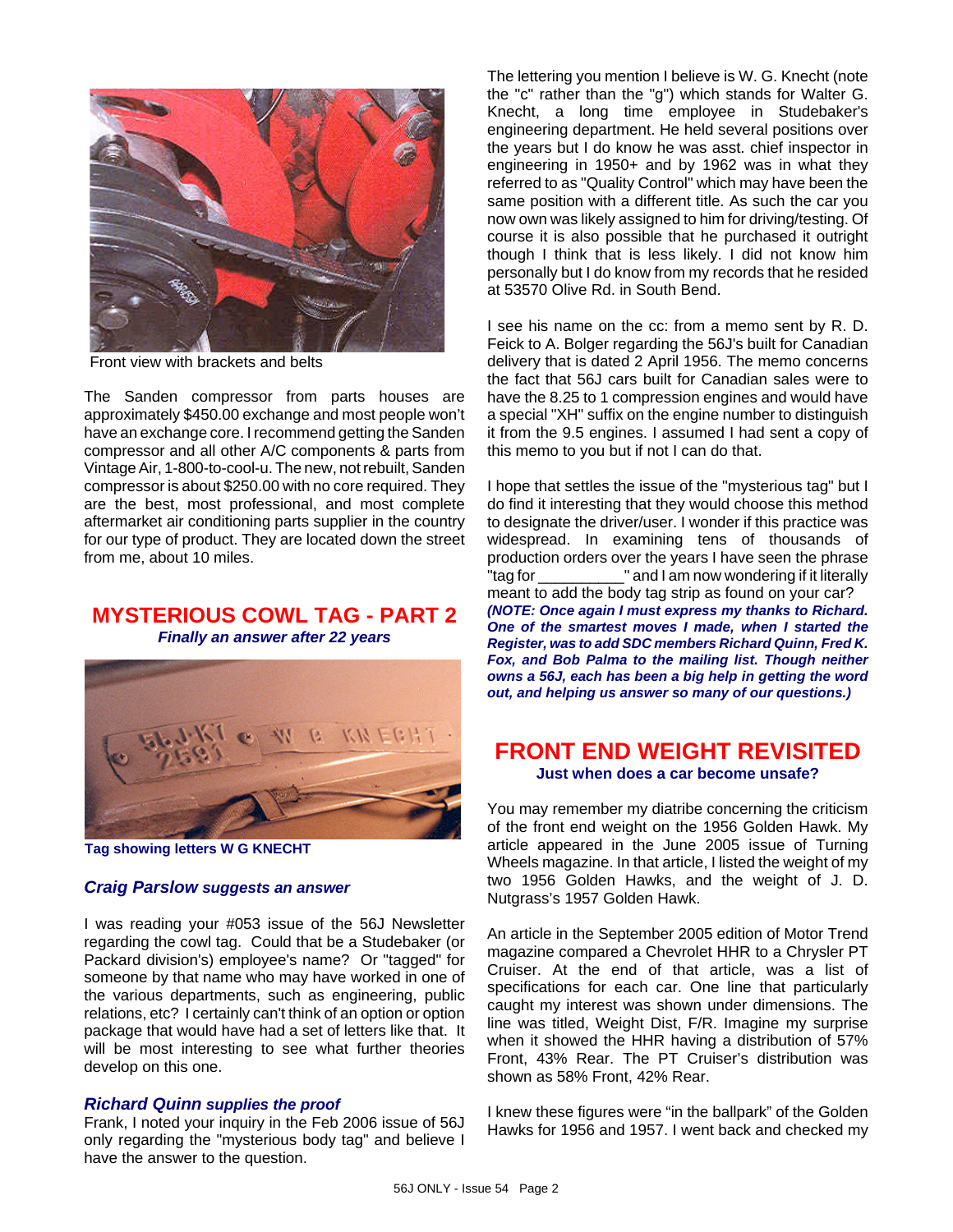article and, when comparing it to the Motor Trend specifications, I discovered the following:

#### **Weight Distribution - Front to Rear**

| <b>VEHICLE</b>                                       | <b>FRONT REAR</b> |     |
|------------------------------------------------------|-------------------|-----|
| 1956 Golden Hawks*                                   | 56.50% 43.50%     |     |
| 1957 Golden Hawk                                     | 56.53% 43.47%     |     |
| 2006 Chevrolet HHR 2LT                               | 57%               | 43% |
| 2006 Chrysler PT Cruiser Ltd Edition 58%             |                   | 42% |
| *Average of my two cars (one manual, one auto trans) |                   |     |

Now I have to admit that I haven't read a lot of reports on the HHR or the PT Cruiser. However, in this particular account in Motor Trend, I did not see anything about either of these cars being front end heavy. I also did not notice the words, unsafe, snow plow, understeer, or oversteer.

I can only surmise that this 57%-43% ratio is the ideal weight distribution. After all, the auto industry has had half a century to perfect this situation.

I guess it just means that the 1956 Golden Hawk was ahead of its time.

### **56SGHOR DINNER IN OMAHA** *We got help finding a site*

Mike Fleek of Omaha NE has done a little preliminary checking on a site for us to have our annual dinner. As of now, it looks like we can meet at the Perkins Family Restaurant which is located across the street from the meet hotel.

The restaurant has a separate room which will seat 25, with an second room for the overflow. I sent a letter to the restaurant, explaining our situation. So far, I have had no return correspondence. I will check in with them when I arrive at the meet to see if I can finish setting this up.

There is a chance we might meet at another location. Rick Courtier, of Tampa FL is a native of Omaha, and he suggests that we MUST go to a steak place. He further states that no place else has steaks like Omaha.

He knows of several places, but they may be too far from the host hotel. Many people, including me, will not have a car available at the meet. I would like to keep the location within walking distance. However, this may not be possible, and we will just have to wait and see how things play out. If anyone has a suggestion, or can set something up, please let me know.

Please check the bulletin board in the lobby of the host hotel for the Sign-Up Sheet. Unless something changes between now and then, dinner will be on Wednesday September 27 at 5:00 PM.

### **MAIL BONDING**

**Letters are always welcome. If you need help or can offer advice, share it with other owners. (Edited as required.)**



### **LARRY L MICHAEL Jan 30, 2006**

I read your last 56J ONLY and as usual, found many interesting articles. My 56J has a "P SEAT" tag on the cowl also. Ironically, it too has holes drilled on each end of the tag but it is only fastened on the left. I have often wondered about why it was only fastened on the left, but never saw many other 56J's that had tags to compare it to. Picture quality is not that good - - it is in a rough spot to get a good picture.



**P SEAT tag on Cowl**

Hope all is going well and that the Florida winter is treating you well. We just had our statewide meeting of the Keystone Region Chapter of SDC yesterday and finalized the location of the 2008 International Meet. It will be in Gettysburg. Our chapter has not hosted an international meet since 1980. It too was held in Gettysburg and had the largest turnout of any international meet - - over 1,000 Studebakers! We are hoping for a repeat. My first showing of my 56J was at the 1980 Gettysburg meet. I will probably be one of only a few that have the same car there 28 years later!!

#### **BRENT HAGEN February 09, 2006**

I am trying to figure out all the brake lines on Ariel that I will need with the power brake set up and hill holder. The last piece of the puzzle is the little piece that connects the left front wheel to the front "Tee" block. Your parts books show that there are two different lengths of pipes, either 5 & 1/4" before 6032261 or 6 & 7/16" after 6032261. Ariel is 6800352. Do you have any idea which one mine might be?

In all I have 9 sections of solid brake lines to have made up and five flexible stainless/Teflon lines. I am going to have all four wheel cylinders sleeved with stainless as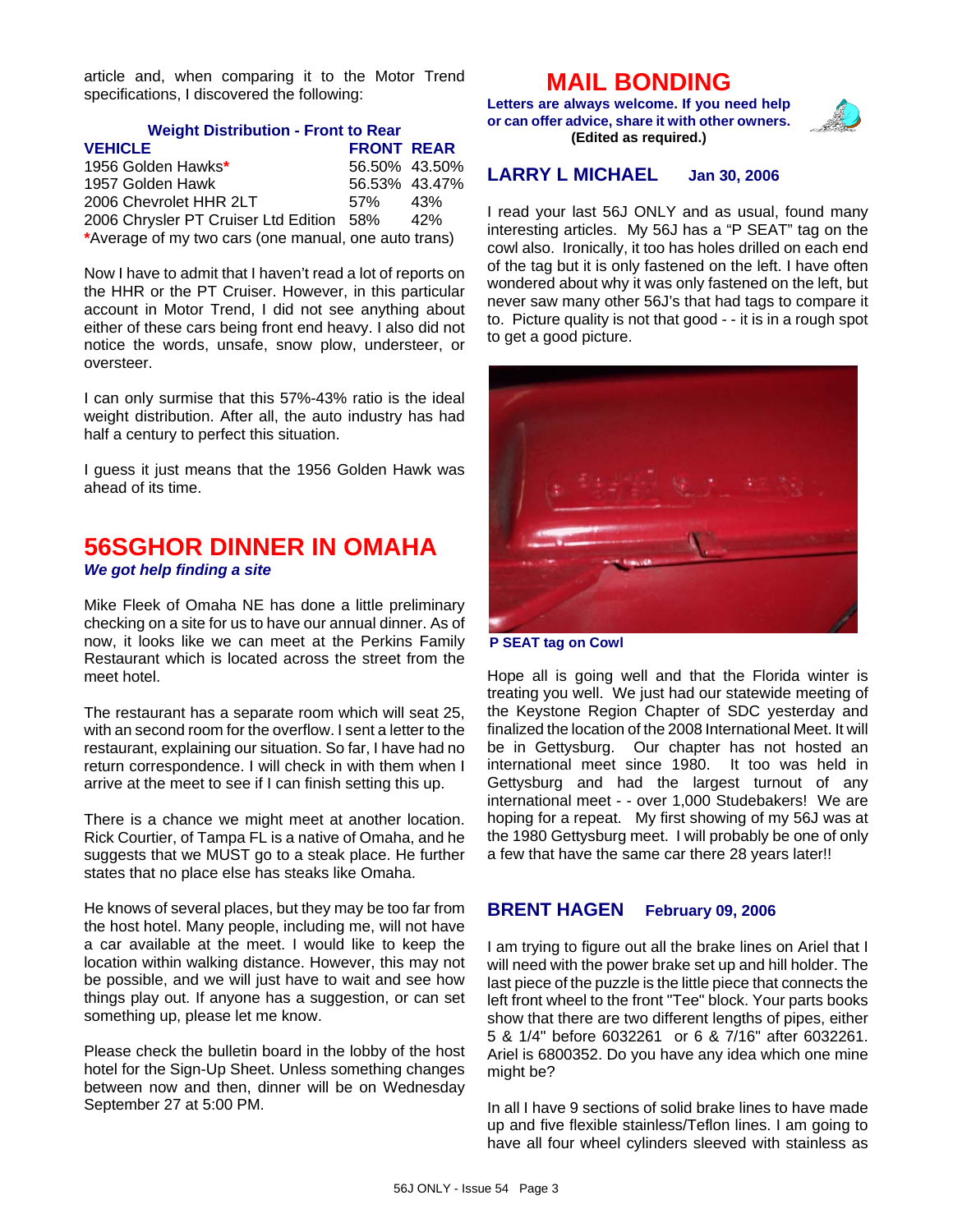well as the master cylinder. I am not sure if the hill holder can be sleeved with stainless, but will go ahead and do it if possible. I am sticking with one master cylinder but will add the aux. brake reservoir. I also am changing the rear finned drums from 10" to 11" finned (like used on the disc brake cars). This will require changing backing plates, etc., but nothing major or too expensive. I will get my axles X-rayed or magnifluxed before re-installing but at this point don't plan to switch to flanged axles.

Finally got around to reading the latest 56J, great job! My son and I just got back from Raleigh, NC on Tuesday. Mark applied at NC State for their Bachelor's of Industrial Design Program. He wants to be the next Raymond Lowey.

#### **RICHARD ATKINSON March 07, 2006**

Well, I made it back to Bristol (England)!!!!

I had a few raised eyebrows when I was checking-in at Bristol Airport on the way out. I showed up with a large cardboard box and an empty suit case at the airport. Box, however, had my interior door panels inside. Needless to write, its amazing what a bit, well plenty actually, of duct tape can achieve! However, no hitches, and the box was checked thru and onward bound for Newark.

I arrived in York at night on Friday, so my first day at the swap meet was Saturday. And, as you might imagine, I didn't waste any time,. this was my one and only time to go a massive parts purchasing spree. A bit like what the 'girls' like to do with shoe shopping! By early afternoon, I had purchased from Don (he's on our Register), two, very good front parking lights that sit on top of the fenders. Also from Don, I purchased an exceedingly good back-up light, a right-hand side grill, two exterior door handles. I may have even forgotten a thing or two. Don for me was a proverbial 'gold mine.' I later bought the left-hand side grill from Dick and his wife. Sorry, without all the business cards, and still a very mushy, jet-lagged brain, I can't remember everyone's name.

Later on in the day, I met up with Jim Turner, Turner Brake, who very kindly brought wheel arch trim pieces that I had agreed to purchase from Dale McPhearson. I met with Don Simmons (Canada), who kindly sold me the 3 headliner bows that Myron advertises in 56J. Of course, I had another order in with Studebaker Int'l, two boxes this time! I had a transmission gasket set sent by Max Merritt to my hotel. I met up with Ray Martin and had a very good chat with him. Ray very kindly offered some insights into restoring a Hawk, not least when the body is lifted off the chassis. I had Vic at Phillips Classic Glass do the same with the 2 tinted vent glass windows.

I was able to purchase both pieces of stainless that fit on the hood, one at the bottom of the hood, the other that runs between the front grills (from Dick and his wife). I was also able to purchase the two small pieces of stainless strip that run from the door shut to the check mark. These came via Jim Turner and Dale's trim pieces and another SDC member.

To say that packing my suitcase was a challenge, is an understatement. I went over with a virtually empty case, but I returned with it being 16lbs over weight!! I also had to pay the airline an extra \$90 for the NOS stone guard panel that I purchased from Studebaker Int'l and carried on as a separate (my 3rd) item. I had the opportunity of meeting Ed Reynolds on Sunday, though by this time I had a keen eye on time as I had some last minute packing to do, settle up with the hotel and then drive back to Newark.

I met some excellent Studebaker people, all very happy to help me identify parts, give me their business cards, telephone numbers or email addresses. Frank, the President organizing the event was very helpful, even encouraging me to come back next year. I did explain that this visit was really about me trying to pick up the majority of parts that I could not find via vendors and Ebay, which has become my must check out website every day!!

Upon returning at Bristol Airport, I went straight to the workshop and spent the next part of an hour with Paul (the owner) emptying my suitcase on his trimming desk. I don't know whether he was more excited by the goodies that I'd brought back, or me!! In the end Paul was saying he should be doing his business in the States. Paul's into USA iron in a big way. I also brought a Hemmings Manual back with me. This probably only helped to reinforce Paul's view that he was in the wrong country. Paul's company (www.bcandsc.co.uk) specialize in Jaguar restoration. They do some truly fantastic work on 1950's and 1960's cars in particular.

We offered up the stone guard panel up to the back of the car. Its now estimated that the rear of the car has been pushed in between 2 - 3 inches. When I receive a revised estimate for the insurance damage, I hope that it will pass thru without too many problems.

Today I'm back at work. I turned my lights out last night at 8:30pm, UK time and slept the whole night thru. This morning was very, very hard getting up at 7am! And as for work, well, the day is just crawling by!!

Did I enjoy my trip? Oh YES!! I guess the one thing I would do differently, is probably show up on the opening and second day, and, skip the last day.

As to the car, it now has all the fenders and doors off the car. There have been a few bits of new metal that have been welded into the car, such as cutting out and making good internal wing sections. But, nothing too big, then painted with zinc paint. Having dropped off all my parts, I went home to collect my camera (35mm), returning to take some more pictures.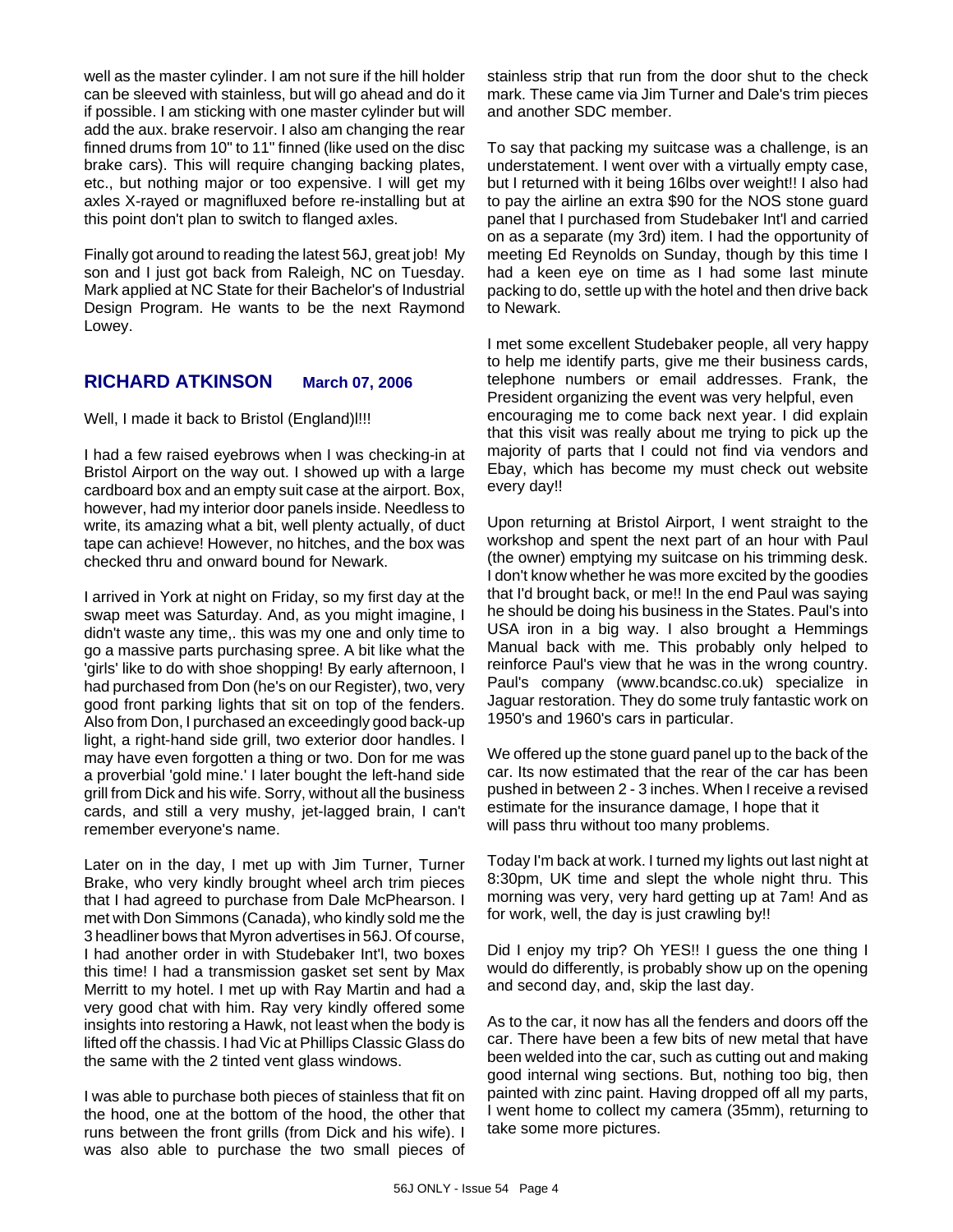The next part is to cut out the back damaged rear panels, separate the double skin, reweld back on to the car, offer up the rear stone guard and the seam weld the whole lot back in place. Once that's been done, the body comes off the car, very possibly later this week!!!

So, between me purchasing parts and the guys pulling the car apart and then re-building it, progress is all going in the right direction - forward!!

Keep you posted with further news as and when it arrives!!

#### **CRAIG PARSLOW March-24, 2006**

I'm glad you received a documented answer, on the cowl tag, from our own Richard Quinn. Appears I even correctly theorized W B Knecht was an engineer as well

Now I would start looking for several other markings under the hood and chassis if you haven't done so already. I would not be at all surprised if you will find a LOT of the familiar white or black grease pencil marks, or perhaps even 'EXP' notations stamped on the various components unique to 56 J's. I would suspect a car that passes through the hands of an engineer, especially one that was tagged specifically for him would no doubt have more than the usual amount of underhood and chassis quality control and engineering markings on it than all the other 1956 Golden Hawks. Well, I'm only more than happy to be of assistance in your search for the "strange and unknown" world of 56 J's, and thanks for your kind reply and the copy of Richard's letter to you!

#### **CURTIS FRENCH April 9, 2006**

FYI, I just picked up the remains of a 56 Golden Hawk in Panama City today. The original owner passed away last year; his son told me his Dad used to race the car on the beach at Daytona. The Hawk got kinda rusty from the salt and he eventually parked it in some kind of barn or something at his brother's place. The brother stored bags of fertilizer all around the car, so when the original owner finally picked up the Hawk planning to restore it, it was rusted beyond repair.

The son told me he had sold the car a while back but the buyer pulled the bumper off trying to winch it onto a trailer, and then the frame broke in two and the buyer gave up. So the son (father by now deceased) cut up the Hawk with a torch and sent most of it off for scrap. I got the engine/trans assembly, radiator, fan shroud, about the first three feet of the frame, a rusty hood, bunch of side trim, headliner bows, four wheels (maybe a couple usable) and the two fins.

Motor turns over. Have no idea what the car's VIN was, but its color (according to the son's description and examination of the wheels) was ceramic green and white.

The engine number is K1171, so it is a relatively early model.

The son thinks the motor might have a hotter-than-stock cam in it, but he's not sure. The trans has what's left of a floor shift conversion hooked up to it.

Don't know if you want to skim through a bunch of purchase orders to figure out what the VIN of this Hawk was, but if you find out, I'd like to know.

BTW, the original owner's last name should be Young.

*(NOTE Using the Production Orders CD, it was easy to find the serial number of the car that engine K1171 was in originally. The Serial # was 6031116, Body # 1561)*

### **HERE WE GROW AGAIN**

*Since the newsletter is now posted on the web site, we will no longer print addresses and phone numbers. If you move, please remember me when you send your change of address forms.*

| 456 Zankich<br>Nevada City CA                | SN 6032133 |
|----------------------------------------------|------------|
| 457 Merrill & Karen Nissen<br>Kansas City MO | SN 6032921 |
| 458 Stephen G Metcalf<br>City: Odin IL       | SN 6030796 |
| 459 Steve Doerschlag<br>Faton CO             | SN 6032651 |
| 460 Chris Leduchowski<br>Winnipeg Manitoba   | SN 6031261 |
| 461 Yngvar Stenersen<br>Norway               | SN 6030948 |
| 462 Donald D Kopp<br><b>Chipley FL</b>       | SN 6031005 |
| 463 Jerry Barber<br>Greenville SC            | SN 6030849 |
| 464 Kevin Kline<br>Columbia City IN          | SN 6800423 |
| 465 Bruce T Lee<br>Carmel IN                 | SN 6032793 |
| 466 Patrick A McLaughlin<br>St Louis MO      | SN 6800459 |

*NOTICE: In lieu of dues, and to help keep my records correct, registration forms are mailed to owners who haven't been heard from for several years. If you receive one, complete and mail it at once or you will be dropped from the mailing list.*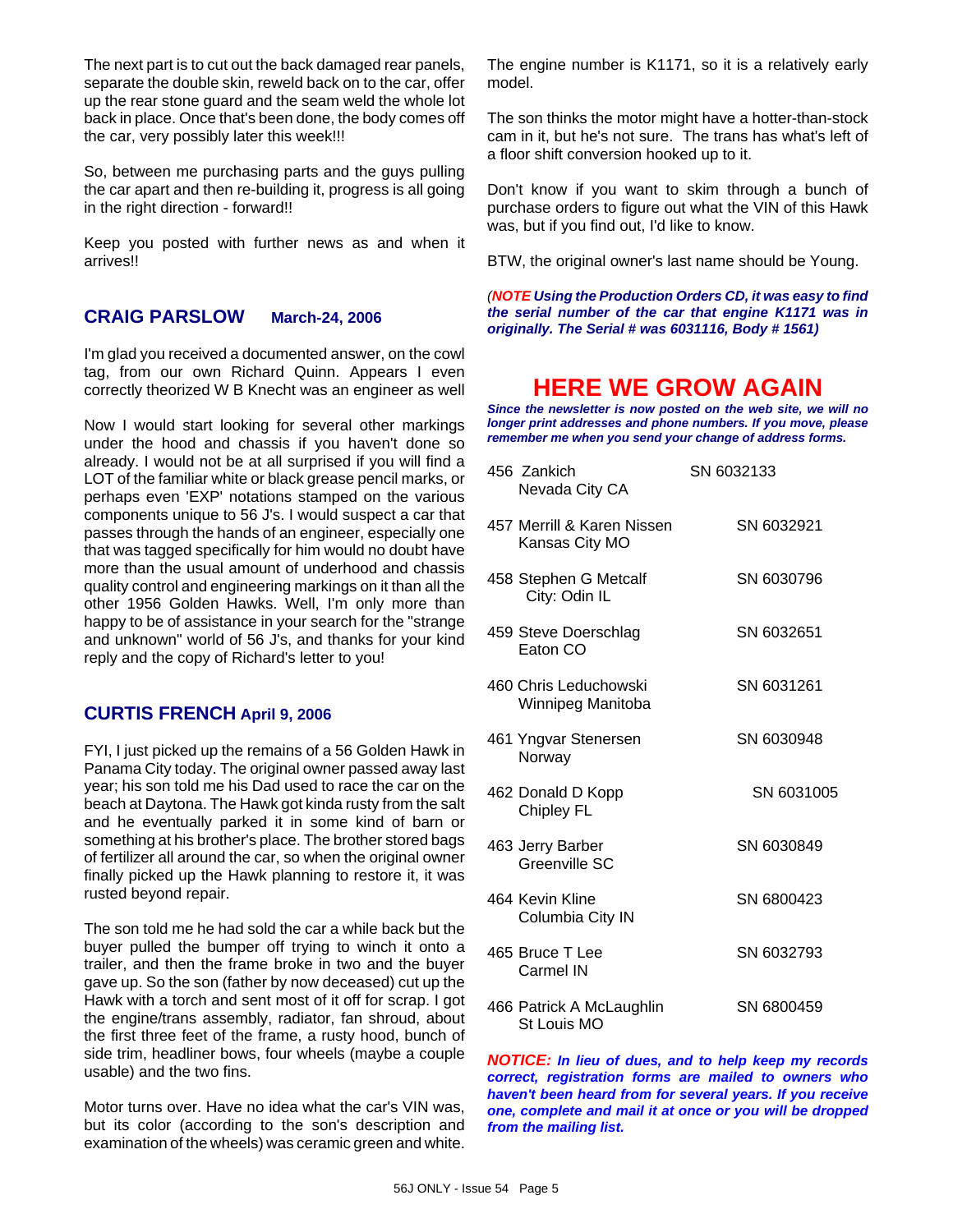### **HEMMINGS CLASSIC CAR** *1956 Golden Hawk featured*

On May 24, 2006, I received a call from Jim Donnelly (not sure of the last name) from *Hemmings Classic Car* magazine. He was in kind of a rush to meet a next day deadline, so the conversation was kind of fast paced, and I'm not exactly sure of all the things we said.

I believe he was doing a feature on a 1956 Golden Hawk, and I know he mentioned Pat and Karen Doherty of Boise ID. He asked me several questions about the model, and I tried to direct him to our web site. For some reason, he was unable to access the site. He did say he would include our group, and the web site, in the article.

I told him about parts availability and indicated that *Classic Enterprises* had many patch panels to help with any restoration project. I also explained that there are many vendors who supply parts and services, and that they can be reached through our sister site at StudebakerVendors.com. He was able to access this site, and said it was a good idea for owners and vendors to have this option available.

He asked which part was the hardest one to find. I just guessed that one of the harder parts, assuming he meant NOS body parts, would be the tail light housings. Everything went down so fast, and he was in an obvious hurry, so I'm not sure how all this will play out in the article, or when it will appear.

Since his deadline was so near, I'm going to assume that his story would appear in the next month or two. Hopefully there won't be any errors, and we will all be able to enjoy a nice article about our favorite car.

Regardless, it is good that a magazine of this caliber is still interested in writing about Studebakers, especially the 1956 Golden Hawk. I don't subscribe to this magazine, but I've seen several, and they are very well done.

### **SPECIAL "56J ONLY" ITEMS**

**56JONLY MESSAGE GROUP** This group was started by owner Scott Reid in July, 2002. It is a vehicle for owners and fans to exchange ideas. It is not officially a part of the 1956 Studebaker Golden Hawk Owners Register, but it certainly adds another dimension to our group. Just go to our web site and click on *56JONLY Message Group*, and follow the instructions to sign in or join. **NOTICE:** I rarely visit the group. If you want to contact me, or to include something in the newsletter, you must send it to me directly. You can do so through the 56SGHOR web site. NEVER write to me at the Yahoo email address.

**56J ONLY, ELECTRONIC VERSION** The "E" version of the newsletter is in color, and undamaged in transit. If you would like to receive the newsletter electronically, and save me a buck, just let me know and send your Email address. I will send you a notice whenever the latest version is posted on the web site. You can read it, download it, and/or print it at your leisure.

# *WHEEL ESTATE*

**Due to our infrequent printing schedule, many ads may be quite old. Please let me know if the transaction has been completed.**

**For sale:** 1956 Studebaker Golden Hawk, all original complete car, ran when parked. Everything is there and the car is ready to restore \$5,950 Contact: Lynn at 530-265-3644 or lynn\_zankich@yahoo.com, CA (05-2006)





**For sale:** 1956 Studebaker Golden Hawk (SN 6800454), \$55,000. Richard Mazurek, 954-481-2715 Home, 954-551-0999 Cell. Pompano Bch FL. 350 engine - Mild cam. 700 R4 Trans. Ford 8.8

Rear with 373 Gears. Dual fan. 4 Core radiator. Gen II A.C. (Vintage Air) Ice Cold. New interior - Phantom Auto Work-Tenn. Tilt G.M. Column. Billet Steering wheel. Hanging brake pedal - Power firewall booster. Billet & chrome engine dressing. Front end conversion by Phantom Auto Works-Tenn. Omni power steering rack. Front wheel disk brakes. All new rubber seals windshield, doors, etc. New tinted glass - front & side rear not new, but like new. All exterior moulding - either N.O.S. or beautiful condition. New rear springs. 2-1/2" Dual exhaust - stainless steel mufflers. 17" Billet wheels. Drive train work by Lil Joe's Rod Shop - Margate FL. L.E.D. lights in engine compartment. Billet brake & gas pedal. Tri Bar head lights. L.E.D. Parking Lights & Tail Lights. A.M.-F.M. C.D - Nice sound system. Many other beautiful features. (01-2006)

**For sale:** I have 1956 Golden Hawk with a ground up restoration started. The chassis has been stripped and completely restored the body has been completely restored and painted. It had very little rust but all was repaired before painted. This was originally an Arizona car. It has less than 70000 miles, needs to be completed. I have the original 352 Packard engine with an automatic trans. Power steering and brakes. The interior is missing except the seats and dash which need to be repaired. Most of the chrome has been replaced or rechromed and the front and rear bumpers do need to be repaired. I do have many extra parts such as extra front and rear glass and many extra handles and chrome parts. I seek 14,000 for the car it is located close to Nashville Tennessee. Thanks, Billy Stallings 615-481-6941 thespaguy@thespaguyinc.com I do have pictures if desired. (09-2005)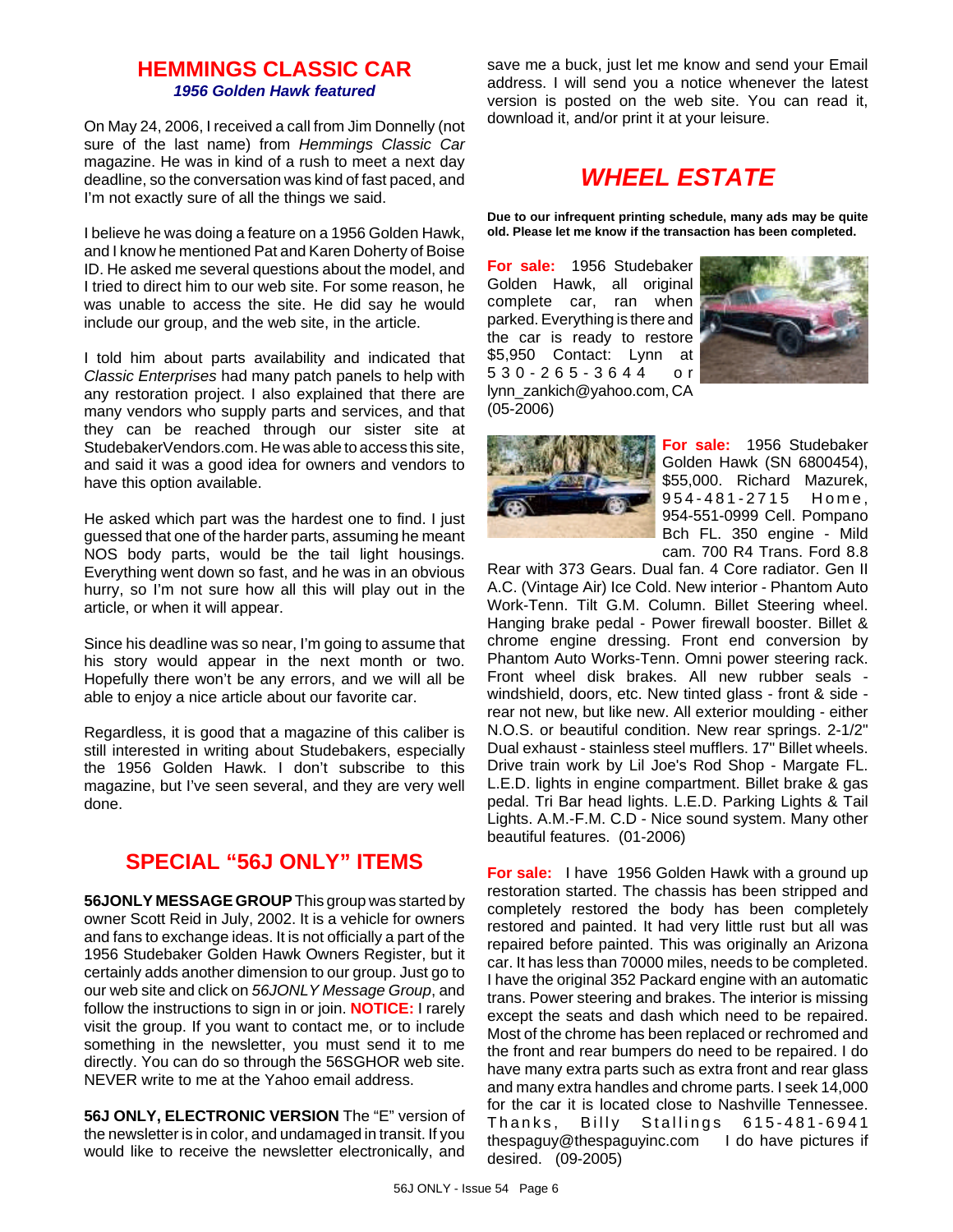**For sale:** 1956 Golden Hawk Ultramatic \$12,500. Family Auto Sales, Inc., 3300 25th Ave., Gulfport, MS, 39501. Phone 228-864-8220, Fax 228-868-3883. (02/2003)

- - - - - **For sale:** Parts for sale. 1956 STUDEBAKER Golden Hawk - parts for sale - NOS Ultramatic transmission for '56 Golden Hawk \$950. Good used complete engine and standard trans. assembly for '56 Golden Hawk. \$1100.00. Good doors, fenders, etc. - in condition - Barry Hackney. Houston, TX, 77073, USA, phone; 281 787-6230, Email: bhackney@houston.rr.com 03/06

**For sale:** A/C unit, complete with rotary compressor and mounting bracket, same as the one Joe Hall has. \$400.00. Also, Packard V8 374" engine, complete. Bill Carlson 2801 Leavenworth St, San Francisco CA 94133, phone 415-407-8174. (05-2006)

**For sale:** TH400 transmission with the Jack Nordstrom adapter, rebuilt and modified, ready to go into a 1956 Golden Hawk. \$1200.00 plus freight from Sacramento CA. Bill Carlson 2801 Leavenworth St, San Francisco CA 94133, phone 415-407-8174. (02-2006)

**Wanted:** Parts for Ultramatic, front yoke #0847-1, the filler tube #0811-50 and the dipstick #0811-54. Walter Kunz 277 Main ST. #8, East Aurora, NY 14052. Phone # 716-655-9517 Wgkunz@aol.com (10-2005)

**For sale:** NOS and used 56J parts. I can repair most tach sending units and I rebuild sending unit to tachometer cables. Brent Hagen, 6220 SE 55<sup>th</sup> Ave, Portland OR 97206-6800, phone 503 -771-0604. ghawk352@effectnet.com (06/2005)

**Wanted:** 1956 Studebaker Golden Hawk starter Auto-Lite MDF-6008 for Packard 352 V8. NOS or rebuilt. Call Philippe 847-295-5185 or email philippe.hans@alberthans.com. (05-2005)

**For sale:** Have 56J parts for sale. Distributors, intake manifolds and water pumps w/ correct casting dates, carbs, hydrovac units and power steering pumps. A few other Studebaker parts available also. These are good used parts saved from my grandfather's Studebaker dealership in Fairport N.Y. Contact me, Timothy Richards, with requests at richardt@bloomington.in.gov (03-2005)

**Wanted:** "Packard" grill crest (emblem) # 391375. Fits 1948-1950 models W/fasteners. Also part No. 29326P (bullet) ornament, radiator grill panel for 1951 Studebaker. Also # 293310 ring radiator panel ornament, prime, for same W/fasteners. NOS, excellent please, to match quality of parts I now have. Don Girvan, 273 Shediac Rd., Moncton N.B. Canada E1A 2S5. (02-2005)

**Wanted:** Looking to find lower aluminum molding for drivers side rear fender for 56-J. Does not have to be nos, just no pitting or deep gouges please. Hope you can help. I need this one piece to complete a set. Jim Kranak jimmijim8@yahoo.com Ph. 304-723-5253 (11-2004)

**For sale:** 1956 Golden Hawk used parts & literature: #403502 pressure plate \$50.00, #461543 bell housing \$150.00, # 440529 flywheel \$100.00 #473176 clutch plate\$40.00, #6403546 clutch release lever & ball stud \$35.00, #465306 release bearing \$20.00. \$350.00 for all. Can have clutch plate & pressure plate rebuilt for additional cost. # 440893 intake manifold \$35.00.#1312185 hood ornament \$75.00. # 1312079 lower grill molding chrome \$35.00.# 440842 timing chain \$20.00. #440843 timing gear \$20.00. #440841 crank sprocket \$20.00.Packard Delco starter motor with solenoid \$75.00. Small folder of entire 56Stude auto line \$20.00. Large folder of 56 auto line \$35.00. Large folder of only 56 Hawk line \$35.00.56 Golden, Sky & Power Hawk F fender chrome strip #1312503 good cond \$30.00. 56 Golden, Sky & Power Hawk door chrome strip # 1321106 good cond \$25.00 ea. Will trade some of above for 56J power brake unit (hydrovac). Shipping extra. John Raises email: avantijohn@yahoo.com (10/2003)

**Wanted:** Column gear selector shaft upper bracket 1539833 for Ultramatic w/power steering. This is the part right below steering wheel and has detents for trans selector lever. Good used is fine. Thanks, Kendall A. Gibbs MD, lebaron41@yahoo.com 401-247-2015 (04/2003)

**Wanted:** Shift Rods and shift levers for T-85 trans. Part #'s 1540179 and 1540207 shift rods and 1539603 and 1539601 shift levers. These parts are for a non-power steering car. Please call Randy at (856)358-7585 or e-mail R6Stude12@msn.com (10-2002)

**For sale**: solid 56J body, doors, rear fenders, all trim, tail light lens-perfect. One set of NOS side grills, Good hood, excellent trunk, stainless trim, glass, tachometer, sending unit, clock, dash face plate, glove box door, 4 barrel carb, 3 spd overdrive trans, bell housing, clutch, pressure plate, linkage, restored window flippers right and left, fins, roof belt molding, interior roof plastic bands and steel holders and brake drums. Other STUDE parts available. Dwayne Jacobson, 2620 Lakeview Dr, Junction City, WI 54443. 715-341-9470 or studebaker@g2a.net



1956 Golden Hawk 1:72 scale model diecast. Pick from any of the standard 1956 colors. \$70.00 + \$5.00 S/H. Shrock Body Shop, 3999 Tyrone Pike, Coalport PA 16627. (04/2004)

www.shrockbrothers.com/72nd\_scale.html



# **1956 GOLDEN HAWK SERVICES**

Want dependable **air conditioning** for your 1955-56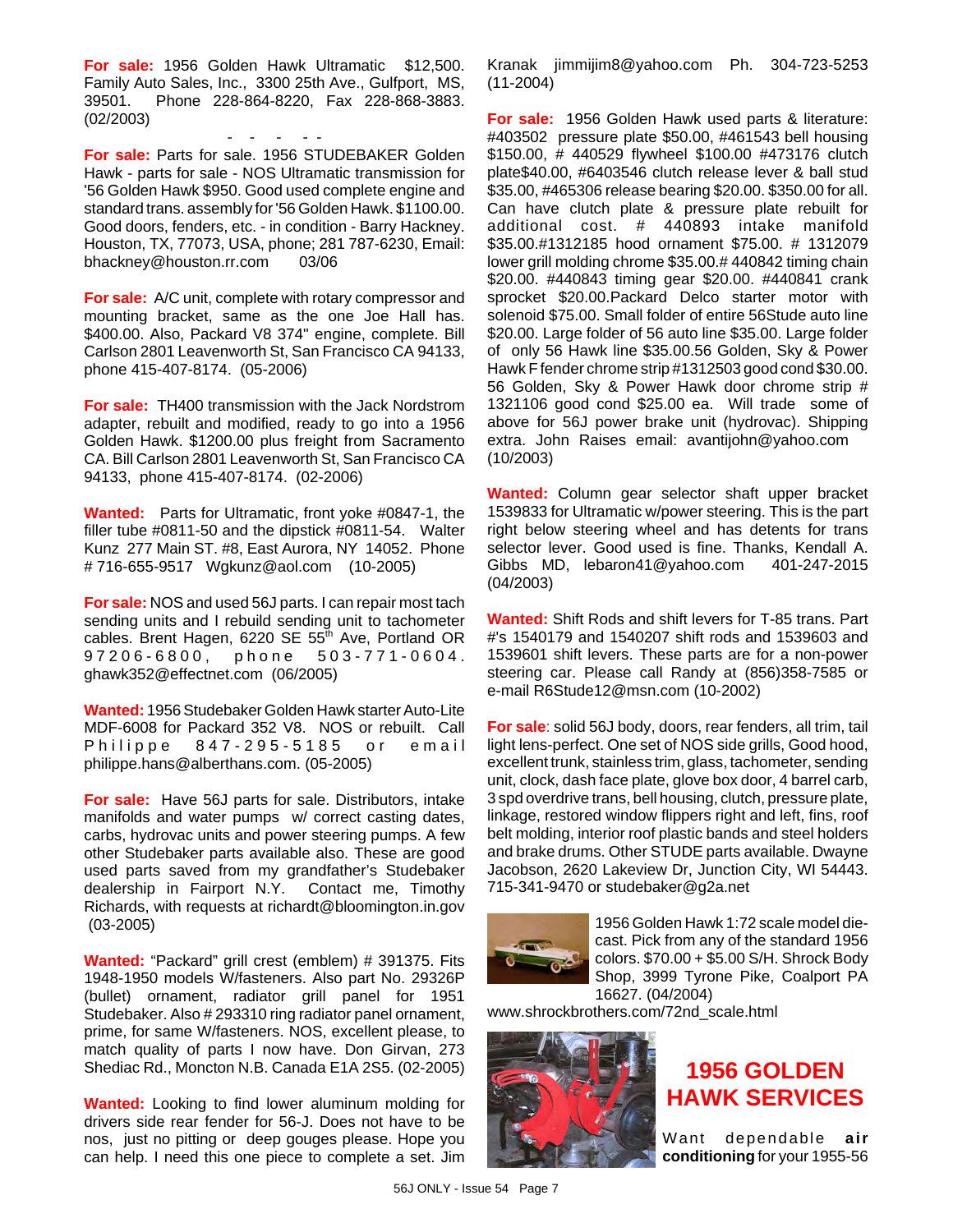V-8 Packard engine in whichever car it is in? You will need the third puller and bolt for the crankshaft to drive the compressor. Modern, dependable serviceable equipment starts with the Sanden compressor, 100-AMP alternator to keep your battery charged, and the electric cooling fan. **AC pulley and bolt** \$300.00, **Bracket Kit** for alternator & compressor including offset oil fill tube and al hardware, NAPA numbers for belts, etc. \$350.. Includes shipping and handling.. Jack Nordstrom, 3023 Pine Valley Dr,, New Braunfels TX 78130, phone 800- 775-7077. (04/2006)

**Ultra One Rust Remover**: Non Acid Product. No fumes, no gloves required, reusable product, cleans up with water, biodegradable, easy to use. Does not affect rubber, gaskets, seals, decals or stickers, plastics, most paints. DISSOLVES RUST ONLY

#### WWW.WEREMOVERUST.COM **Code RCS15**

For a brochure call 847-464-5119 or write to Roscoe Stelford 15N119 Reinking Rd Hampshire IL 60140 or stelfordsinc@aol.com (12/2005)

**Ranco Heater Valve Repair**. Your heater valve/s repaired or will send you a rebuilt one. I must have your old rebuildable core. It must be the same type you are ordering



because I do not have a lot of cores. If you not have a valve and there is a \$50.00 core charge. These valves are very hard to find. Valve or rebuild - \$65.00 Price includes return postage. Downeast Studebaker, 314 Rosewood Rd. Goldsboro, NC 27530 919-734-7755 e-mail: sanjim76@earthlink.net (02/2005)



**Exhaust extension PN AC-2754** Originally available on 1956 Hawks and station wagons. Chrome finish. Dresses up tailpipe and prevents gasses from marring

car finish. \$65.00 ea. **1-104 Oil Filter Decal** \$6.00 ea. **1- 083 Valve Cover Decal** (2 required) \$6.00 ea. All items plus 10% shipping. Studebaker International, 97 North 150 West, Greenfield IN 46140-8562, 317-462-3124, FAX 317-462-8891, Website: www.studebaker-intl.com Email: info@studebaker-intl.com (08-2004) *(Prices subject to change)*

**Recast Steering Wheel PN 1540647,** white, 17", just like the original, includes the four rings around the ribbed area. \$575.00 + \$25.00 S/H. Shrock Body Shop, 3999 Tyrone Pike, Coalport PA 16627. (04/2004) www.shrockbrothers.com/steering\_wheels.html

**Electronic Ignition Modules** for your 1956 Golden Hawk. Use the tachometer sending unit with the points system. John Brooks, 1821 Ft Worth Hwy, Weatherford TX 76076, Tel 817-594-0840. www.studebakerfarm.com or Email to studefarm@yahoo.com.

**Packard V8 Cam Retainer Plate and Cam Spacer**. Toward the end of V8 production, Packard redesigned these pieces to raise oil pressure and stop lifter noise. If you are rebuilding a 56J V8, you MUST replace the original parts with these two pieces, however, until now, you would have had a problem, as they were No-Longer-Available from any vendors known to us. We needed parts for our engines, so made some on a CNC mill in A2 Heat Treated Tool Steel. As a favor to club members, we will make the set available for \$75, shipping included. They will be the most beautifully finished part on your engine. Packard V8 Ltd. 3227 E. 28th Avenue, Spokane, WA 99223, email PackardV8@comcast.net We prefer PayPal, cashier's check or money order. (02/2004)

**Ultramatic Transmission Shift Indicator**. Die-cast Metal, with a clear casting, and indented letters pre-painted from the rear. Bill Glass, 18 Lorenz Dr, Valhalla NY 10595. 914-761-5788 or BondoBill1@aol.com (02-2004)



 $$40.00 + S/H$ 

**Reproduction trunk escutcheon** for 1956 C-K cars, \$75.00. Myer's Studebaker Parts 130 Main St, PO Box 276, Duncan Falls OH 43734. Phone 740-674-4897, FAX 740-674-7170, Email spookys@1st.net or Visit our web site at www.myersstudebaker.com (03/2004)

**Ultra400 Automatic Transmission Conversion** for your 1956 Golden Hawk. Enjoy the difference and confidence. No puking overflow. More power to the wheels. For more information contact: Jack Nordstrom, 4975 IH-



35 South, New Braunfels TX 78132, Tel 800-775-7077.

**1956 Sky Hawk and Golden Hawk headliner trim bows.** One set consisting of 3 pieces with ends tapered. \$110.00 per set (includes shipping). Myron McDonald, 417-678-4466 or 417-678-2631, email pmeyer@hdnet.k12.mo.us

**Rebuilt 56 Golden Hawk fuel pumps**, both Carter and AC Delco, \$75 exchange (I must have your old fuel pump, or a \$50 core charge). Add \$10 for shipping. Gary Capwell 3441 Sandringham Dr. N.E. Salem, Oregon 97305, Phone 503-365-3296 Email mocha56j@comcast.net (01/00).

**Rebuilt Packard water pumps** for sale \$95, plus \$10.00 for shipping, no core charge. Contact Brent Hagen, 6220 SE 55th Ave., Portland, Oregon 97206-6800. Phone: 503-771-0604. E-mail: ghawk352@effectnet.com

**Reproduction Tail Light Lenses** 1956 C-K part# 1312694, \$49.00 ea. Chuck & Chris Collins, 2410 W Freeway Lane, Phoenix AZ 85021, 602-995-5311, FAX 419-858-5900, Email chuck@studebakerparts.com. On the web at :www.studebakerparts.com

**Transmission Puke kit-II**: Stop that fluid from belching out the dip stick tube on start up. \$5 ppd. Mail check to Brent Hagen, 6220 SE 55th, Portland, OR 97206-6800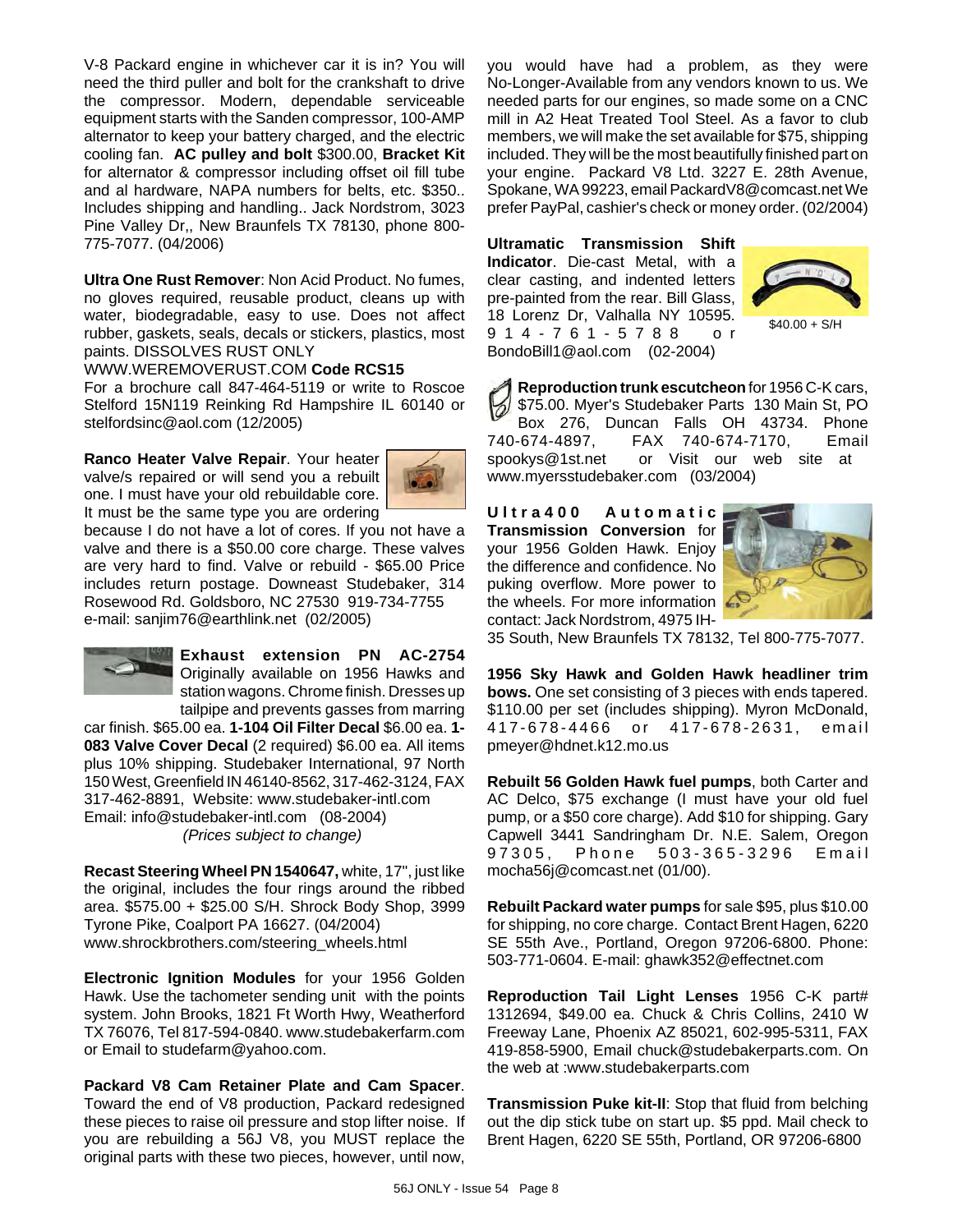**1956 Golden Hawk Window Price Sticker** The design is based upon the general design of stickers which were



actually done during the period 1959 thru 1966. Send \$40 along with serial number and options/accessories which were originally on your car (a copy of the production order would be very helpful.) If your car has been repainted and options/accessories added or

deleted and you want the sticker to reflect the car as it is now just include the information. I have all of the prices. Questions, telephone 708-479-2658 or Richard Quinn 20026 Wolf Rd. Mokena, IL 60448. rtq11@aol.com

## **STUDEBAKER VENDORS**

**www.StudebakerVendors.com** Just a "click" away from a host of vendors who can help you with your project. Most vendors have Email, and many have on-line shopping carts. Studebaker Vendors, your one stop shopping mall.

**Studebaker parts**, N.O.S. and excellent used parts. Phil's Studebaker, 11250 Harrison Rd., Osceola IN 46561, Ph 219-674-0084, email *Stude67@aol.com* See our web page at *www.studebakervendors.com/phils.htm*

**HIGH PERFORMANCE Reproduction** Parts & Accessories. Lionel Stone Studebaker, 4476 Matilija Avenue, Sherman Oaks CA 91423, 818-990-8916 phone/fax. *www.studebakervendors.com/lstone.htm*

**A LARGE STOCK** of Studebaker parts from 1934 - 1966, plus locating services. Hours by appointment. Call anytime, especially early evenings and weekends. 25 years Studebaker parts experience, Joliet Studebaker Service, Robert Kapteyn (Sr.), 112 Bissel Street, Joliet, IL 60432, 815-722-7262, Internet: *rkapteyn@mcs.com*.

**Bondo Billy's merchandise web store** has T-shirts, sweat shirts, license plates, mugs, steins, mouse pads, etc. Silkscreen or custom printed with photographs & drawings. *www.bondobilly.com/store.html*

**NEW & USED** Studebaker & Packard parts. Mechanical, electrical, & trim, engine, transmission. Stephen Allen's Auto, PO Box 559 Newberry, FL 32669 352-472-9369. *www.mystudebaker.com*

**STAINLESS STEEL EXHAUSTS** available for 1956 Golden Hawks, standard size or 2-1/4" diameter. Stainless Steel OEM style mufflers for above systems, quiet or loud tone also available. Silvertone Exhaust Systems, 118 Culloden Rd., Ingersoll Ontario Canada N5C 3R1, D. Simmons 519-485-1966, Mon. - Fri. 9 a.m. - 8 p.m. EST. *www.studebakervendors.com/silverto.htm*

**UPHOLSTERY**, **HEADLINERS, TRUNK MATS** for 1956 Golden Hawks. Do this part of your restoration right, too. Rene & Bonita Harger, Phantom Auto Works, 311 E.

Anderson Ave., Knoxville TN 37917, 865-525-6025. *www.studebakervendors.com/phantom.htm*

#### **56J CLUB ITEMS** *ALL PROCEEDS HELP MAINTAIN THE REGISTER Items can be ordered on-line*

**1956 STUDEBAKER GOLDEN HAWK PARTS CATALOG.** 320 pages. Includes specifications, part numbers, illustrations, indexes, utility items, and accessory codes, and a list of service bulletins (add \$15.00 foreign S/H).



\$38.00

 $-1956$ **STUDEBAKER**  $E$ **GOLDEN HAWK**  $\sum_{GUBE}$ 

**1956 STUDEBAKER GOLDEN HAWK AUTHENTICITY GUIDE.** Documents most of the quirks with 30 color photos and all decals shown. The guide is divided into sections covering the engine, exterior, interior, trunk, paint and accessories (add \$13.00 foreign S/H)

**1956 STUDEBAKER MANUALS ON CD**



\$11.00

#### **56J ONLY NEWSLETTERS ON CD**

Reader (included).

All the back issues, up to the current one, in PDF format, viewable with Adobe® Acrobat® Reader (included).

PDF format, viewable with Adobe® Acrobat®



\$11.00

**1956 STUDEBAKER GOLDEN HAWK PRODUCTION**

**ORDERS ON CD** The complete set of all 4073 Production Orders for 1956 Golden Hawks, produced directly from our data base. PDF format, viewable with Adobe<sup>®</sup> Acrobat<sup>®</sup> Reader (included).



\$11.00

**COPY OF THE ORIGINAL PRODUCTION ORDER** for your car. Directly from microfilm, so only mistakes are those made by Studebaker. Send serial number. \$12.00

| DECALS(-TAGS-PATCHES-PATCH 4-1/2" x            |  |
|------------------------------------------------|--|
| 2-1/2" Can be sewn or glued to a cap or shirt. |  |
| Red on white background.                       |  |



\$3.50



| OIL FILLER CAP, blue/buff                    | \$3.00. |
|----------------------------------------------|---------|
| OIL BATH, yellow/black                       | \$4.00. |
| SEAT BELT, red/black/white (need 2) ea.      | \$3.00. |
| <b>GENERATOR FIELD TERMINAL TAG. red</b>     | \$1.50. |
| <b>TACHOMETER SENDING UNIT TAG, red</b>      | \$3.00. |
| <b>CLUB ROSTERS</b> (send SASE, owners only) |         |
|                                              |         |

**All items are available on-line at the 56J Store** *Make checks payable to Frank Ambrogio.*